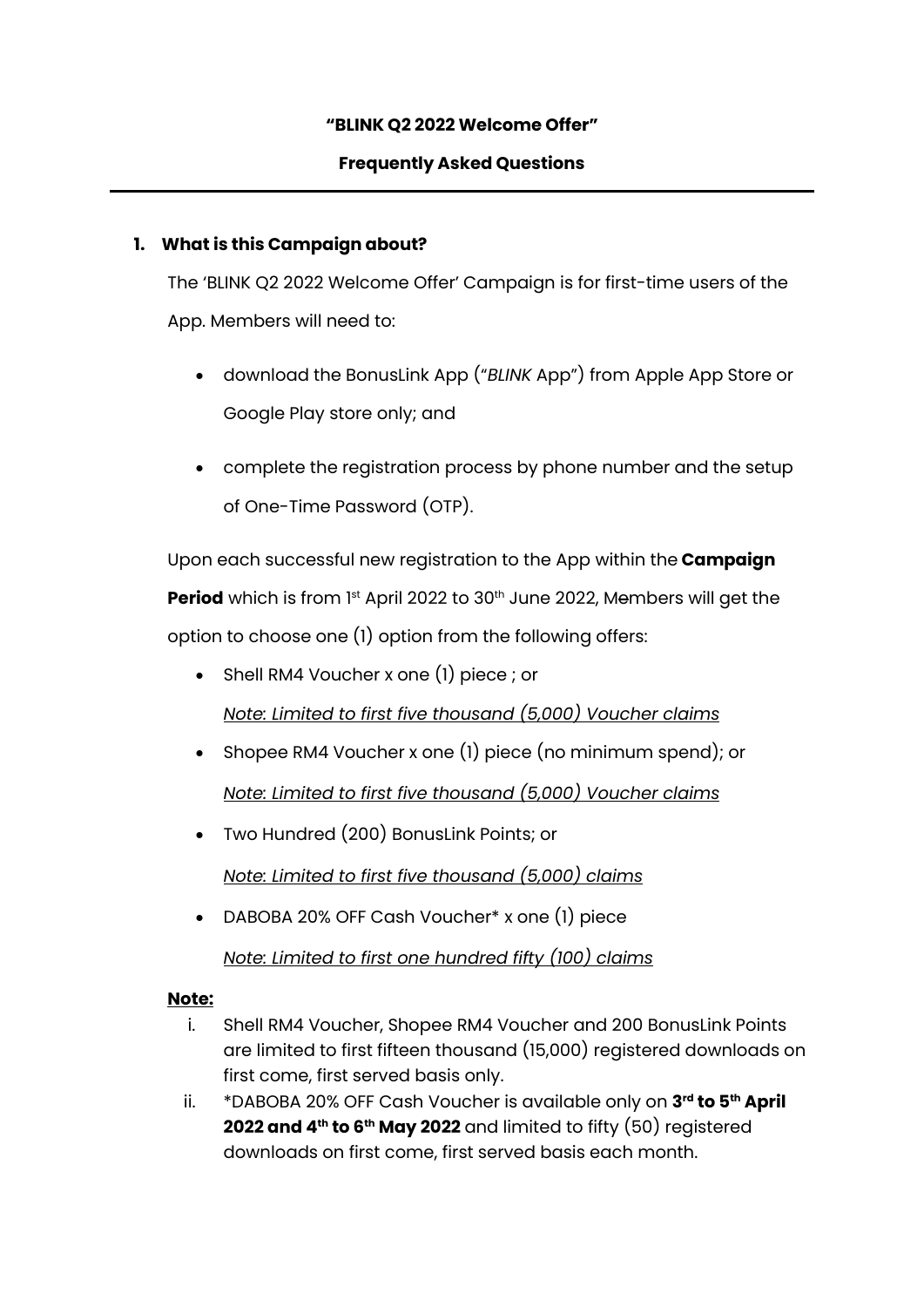## **2. What is the duration of this Campaign?**

The Campaign will commence from 1st April 2022 to 30th June 2022 (both dates inclusive) ("Campaign Period").

### **3. Who is eligible for this Campaign?**

The Campaign is only open to first-time *BLINK* App users that are residing in Malaysia and are above 18 years of age of the following groups:

| <b>Member Status</b>   | <b>Description</b>                                 |
|------------------------|----------------------------------------------------|
| <b>Existing Member</b> | A person with an existing BonusLink Card Number    |
| New Member             | A person who successfully registers as a BonusLink |
|                        | Member during the Campaign Period                  |

## **4. How do I claim the Vouchers or BonusLink Points?**

Members will receive a notification within the *BLINK* App to claim one (1) of the Vouchers or BonusLink Points.

### **5. Can I combine or select both rewards?**

No, you may only select only one (1) of the rewards. Either Shell RM4 Voucher x one (1) piece **OR** Shopee RM4 Voucher x one (1) piece **OR** 200 BonusLink Points **OR** DABOBA 20% OFF Cash Voucher.

# **6. How do I check where the Vouchers are stored?**

Claimed Vouchers will be stored in "My Wallet" in the *BLINK* App.

# **7. How do I use the Shell RM4 Voucher?**

Access your Shell RM4 Voucher via "My Wallet" and present it to the cashier at the participating Shell stations. You can only use one (1) Shell RM4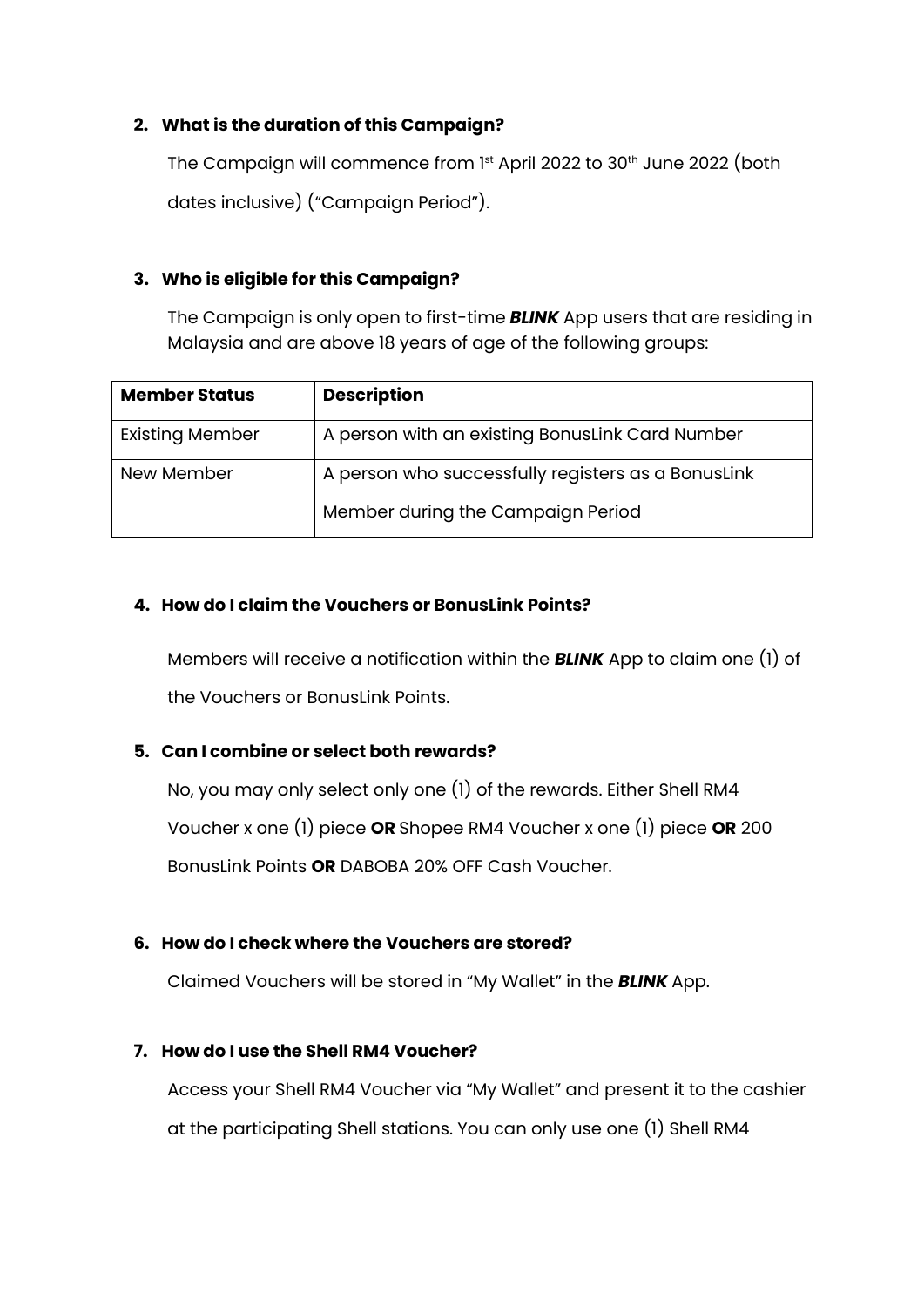Voucher per valid transaction for the purchase of Shell Fuels and Shell Select items.

#### **8. How do I use the Voucher on Shopee Mobile App?**

Access your Voucher via "My Wallet" to find the Voucher code. Enter the Voucher code during checkout page of Shopee Mobile App. Please refer to the following redemption flow on Shopee:

| $\leftarrow$ | Apply Code at checkout<br>Shopping Cart<br>$\odot$                                 | Input Voucher Code & Apply<br><b>Input or Select Vouchers</b>                                                    | Promo code is applied and<br>Code is applied<br>discount enabled<br>$\odot$<br>Shopping Cart<br>$\leftarrow$<br>Checkout<br>$\leftarrow$                                                             |
|--------------|------------------------------------------------------------------------------------|------------------------------------------------------------------------------------------------------------------|------------------------------------------------------------------------------------------------------------------------------------------------------------------------------------------------------|
|              | Select free shipping voucher below to enjoy<br>shipping discount                   | Apply<br>Input youcher.code                                                                                      | Select free shipping voucher below to enjoy<br>Ñ,<br>shipping discount<br>RM179.40<br>π                                                                                                              |
|              | <b>Foll Her Jewellery</b> <sup>®</sup><br>Edit                                     | Select Saved Vouchers                                                                                            | Holl Her Jewellery® ><br>Edit<br><b>Shipping Option</b>                                                                                                                                              |
|              | Her Jewellery Square Cerulean Pe<br>Variation: Blue<br>15 Days Return              | Select 1 Free Shipping Voucher                                                                                   | Her Jewellery Square Cerulean Pe<br><b>J&amp;T</b> Express<br>RM4.13 ><br>Variation: Blue<br>Receive by 28 Nov - 30 Nov<br>15 Days Return                                                            |
|              | RM313.20 RM139.90<br>$-1$ +<br>3 items left                                        | RM19 Min. Spend<br>FREE<br><b>BM19 Free Shipping Sellers</b><br><b>SHIPPING</b><br>Valid Till: 30,11,2019<br>T&C | RM31320 RM139.90<br>Message:<br>Please leave a message.<br>$\mathbf{1}$<br>$+$<br>$-1$<br>3 items left<br>RM183.53<br>Order Total (1 Item):                                                          |
|              | $\heartsuit$ RexShopper ><br>Edit                                                  | Show more Free Shipping Vouchers V                                                                               | $\bigoplus$ RexShopper ><br>Edit<br>M<br>2 selected<br>Voucher<br>Free Shipping Voucher<br>-RM100.00                                                                                                 |
|              | Sneaker Yellow Waterproof Spray<br><b>RM10.00</b>                                  | Select 1 Discount Voucher                                                                                        | Sneaker Yellow Waterproof Spray<br>Redeem 1097 Shopee Coins [ RM10.97]<br>RM10.00                                                                                                                    |
|              | $\mathbf{1}$<br>9 items left                                                       | डि<br>Mail & Preterned RM100 off Min.<br>Spend RMO<br>Valid Till: 30.04.2020                                     | (\$) Payment Option<br>Credit / Debit Card*L61L ><br>$\mathcal{L}$<br>$+$<br>9 items left                                                                                                            |
|              | <b>Redclick Online &gt;</b><br>Edit                                                | SHOPEE<br>T&C.                                                                                                   | Merchandise Subtotal<br>RM4,700.99<br>RM67.54<br>Shipping Subtotal<br><b>Entrance Redclick Online &gt;</b><br>M<br>Edit<br>Shipping Discount Subtotal<br>$-232.65$<br>Promo Code Applied<br>RM100.00 |
|              | A.CO MILE<br>Angle inkage 11/0400/10000/0E<br>Voucher<br>Use voucher or enter code | <b>Minimum 3% off Min. Spend</b><br>С<br>RM50 Capped at RM50<br>Valid Till: 17,01,2020<br>Starz Deals Trad.      | $-RMA.67$<br>Bundle Deals Savings<br><b>LAME MODE</b><br>ande illisen 11/6400 Honorong<br>RM4,631.21<br><b>Total Payment</b><br>2 selected<br>Voucher<br>Free Shipping Vaucher<br>-RM100.00          |
|              | Redeem 1,097 Shopee                                                                | T&C                                                                                                              | Redeem 1,097 Shopee<br>Shopee Coins to be earned<br>150 Coins<br>2 [-RM10.97]                                                                                                                        |

### **9. Can I use the Shopee Voucher on Shopee's website?**

No, Voucher is only applicable for Shopee's Mobile App.

### **10. Can I use the Shopee Voucher on all products and sellers?**

The Voucher is applicable for Shopee Mall & preferred stores only and for

order(s) using Shopee Guarantee only.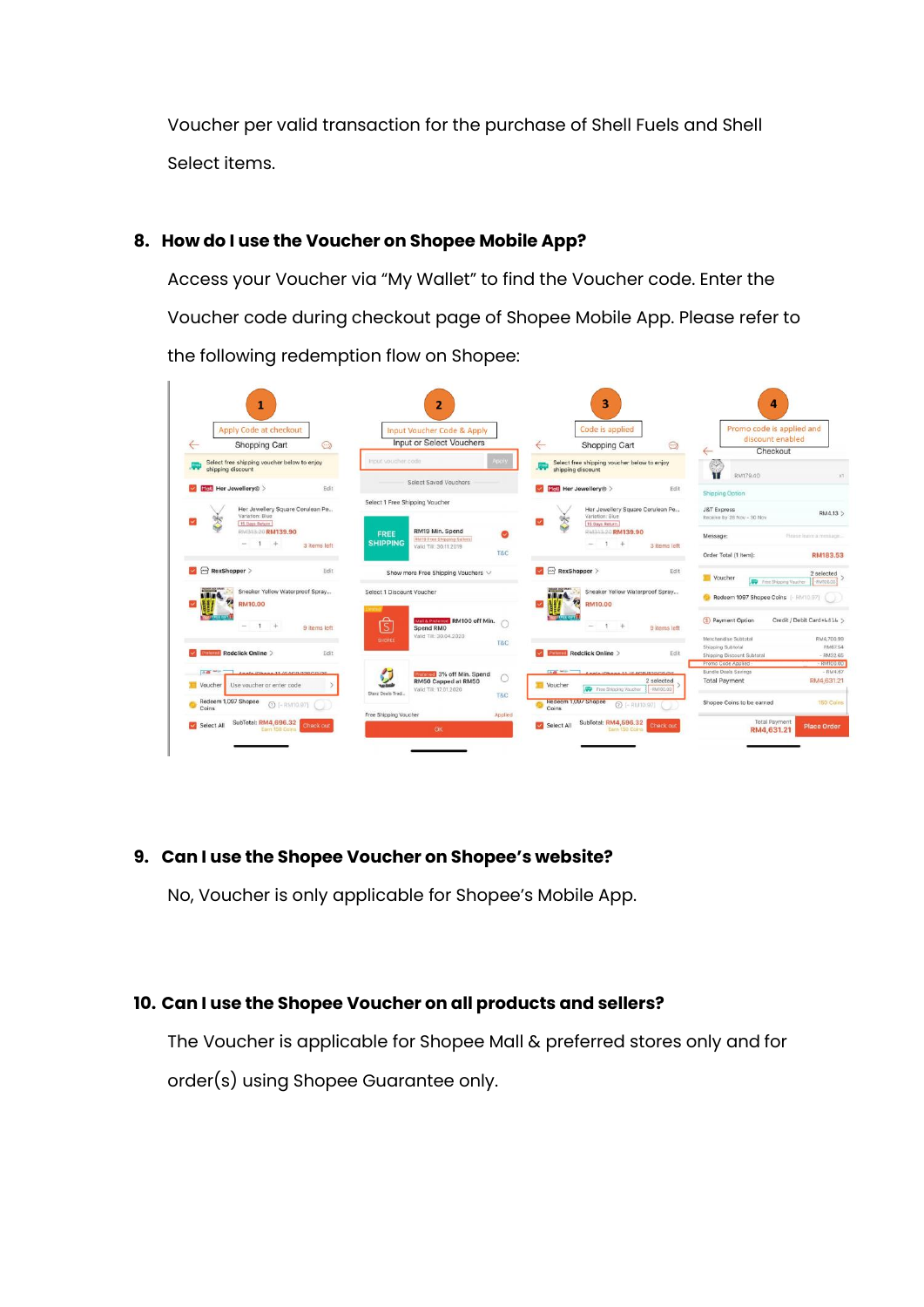The Voucher is not valid for Diapers & Potties, Baby Formula, Food & Supplements, Tickets & Vouchers, Automotive Merchandise, Gaming Topups and S-Mart Milo.

#### **11. Is the Shopee Voucher valid for all Shopee users?**

Voucher is valid for users with existing Shopee accounts.

#### **12. How can I get more information on Shopee Voucher?**

For enquiries or assistance, please contact Shopee Customer Service at +603-2298 9222.

### **13. How do I use the DABOBA 20% OFF Cash Voucher?**

Access your DABOBA 20% OFF Cash Voucher via "My Wallet" and Tap "Show QR/Barcode". Do not "Swipe to Redeem" and present the QR code to the cashier at the participating outlets. After completing your purchase, proceed to "Swipe to Redeem" or Merchant scan QR code with BonusLink4Biz app. You can only use one (1) DABOBA 20% OFF Cash Voucher per valid transaction for the purchase.

Notes:

- "Swipe to Redeem" only after you have completed your purchase at DABOBA outlet.
- Minimum spend RM15: RM3 OFF
- Capped at RM150: RM30 OFF
- Cashier will deduct 20% OFF manually from POS upon payment.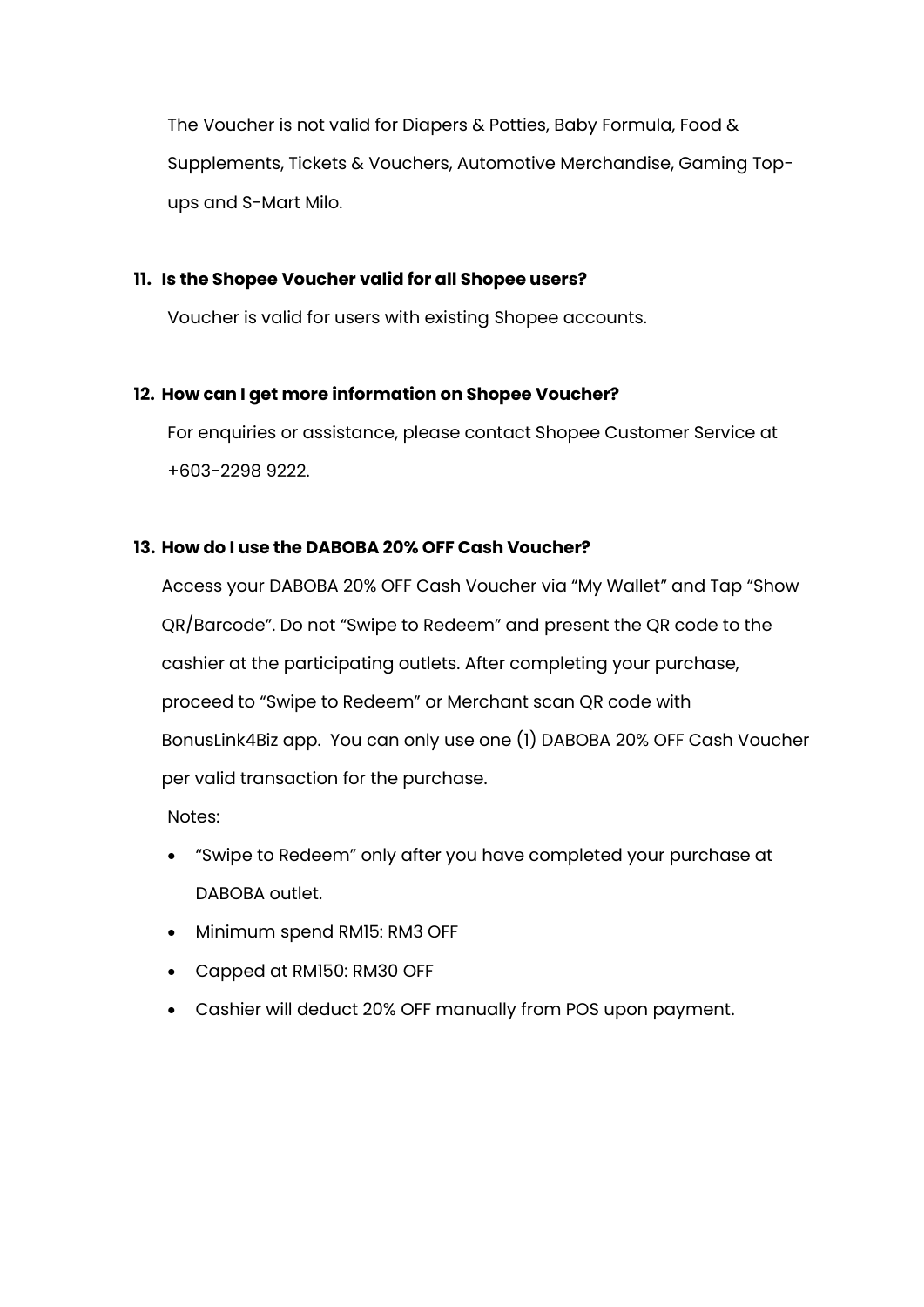## **14. Do the Voucher(s) have an expiry date?**

| Voucher $(s)$               | Expiry Date / Validity Period         |
|-----------------------------|---------------------------------------|
| Shell RM4 Voucher(s)        | Fourteen (14) days from date of claim |
| Shopee RM4 Voucher          | 31 <sup>st</sup> July 2022            |
| DABOBA 20% OFF Cash Voucher | 31 <sup>st</sup> May 2022             |

Voucher is invalid after the expiry date OR validity period stated. Expired

Voucher will not be extended and you will not be entitled to any refund.

Expired Voucher will be placed in "My Wallet – Expired".

## **15. Can I reuse my Vouchers?**

The Vouchers are valid for one (1) time use only.

## **16. Can I exchange the Vouchers for money?**

No. Vouchers are non-exchangeable for cash in part or full, non-returnable and/or non-refundable.

### **17. Can I refund my Vouchers for BonusLink Points?**

No. Vouchers are non-exchangeable and/or non-refundable for BonusLink Points.

### **18. Can I transfer my Voucher to another** *BLINK* **App user?**

No, these rewards Vouchers are not transferable between *BLINK* App users.

# **19. I chose the 200 BonusLink Points. When will I get my BonusLink Points?**

BonusLink Points will be credited to your Account within twenty-one (21) workings days after successful *BLINK* App download and registration.